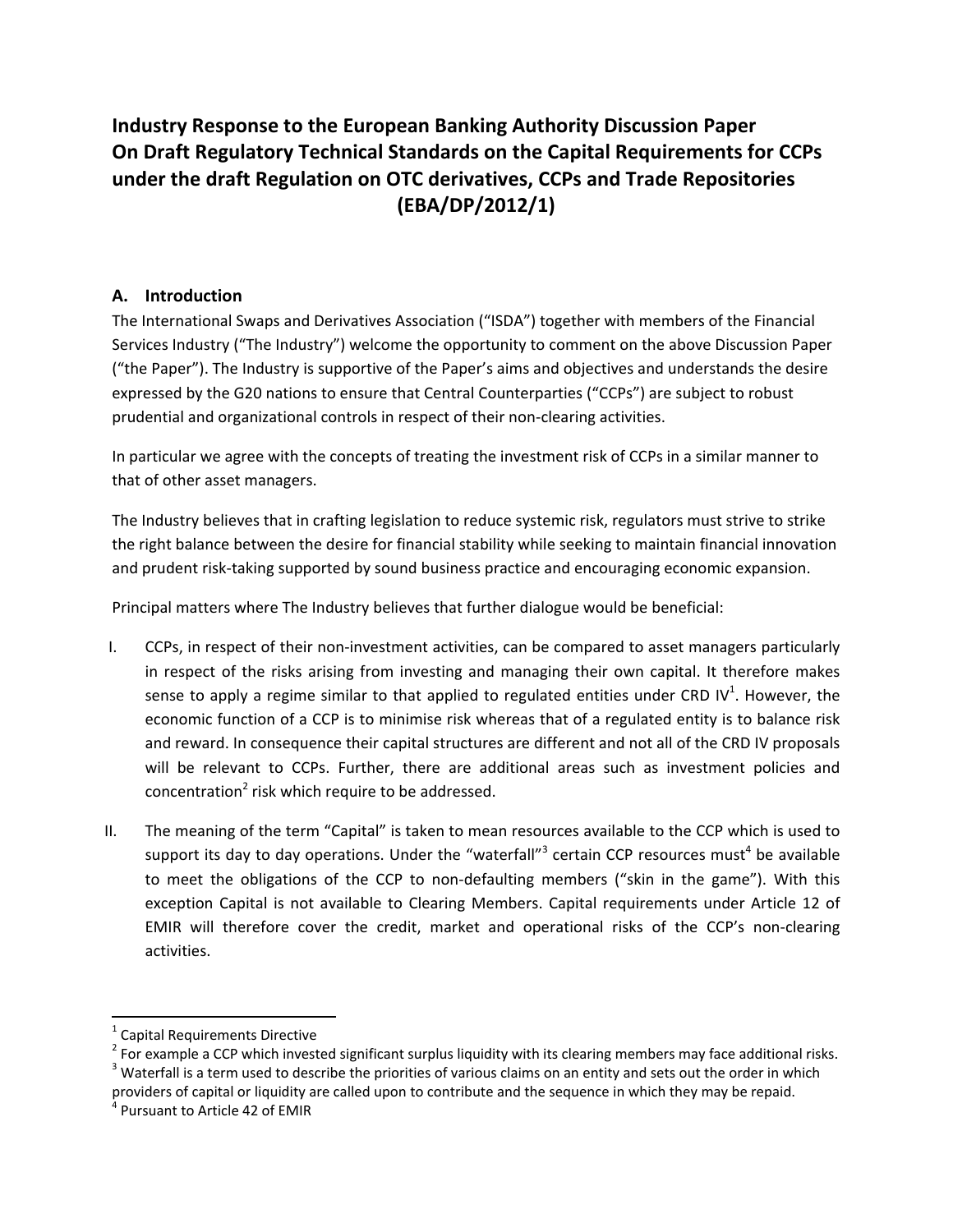- III. The meaning of the term "Other Activities": These activities refer to the investment activities that a CCP undertakes in relation to its own capital and surplus liquidity arising from Initial Margin ("IM") or other collateral that it collects from Clearing Members.
- IV. The investment policies for investing surplus fundsneed to be carefully assessed. The Industry understands that these are mostly limited to overnight Repurchase ("Repo") and Reverse Repurchase ("Reverse Repo") transactions. Further, the potential concentration issues that arise from these activities needs to be monitored and controlled.
- V. The term Non‐Clearing Activities is understood also to encompass activities ancillary to clearing such as the collection and dissemination of data. The Industry believes that the range of permissible Non‐Clearing Activities should be narrowly defined.
- VI. There will be a very significant difference in the perceived credit worthiness between CCPs which have Central Banks as lenders of last resource and those which do not. The Industry understands that the distinction may well lie in perception rather than a legally binding agreement. In addition, CCPs which are constituted as banks may have more ready access to Central Bank discount facilities which may significantly affect the perception of their credit and/or liquidity position. CCPs constituted as non‐banks may also have access to such facilities in certain circumstances.
- VII. The Moral Hazard argument is well understood whereby any institution which has access to backstop credit and liquidity facilities may be incentivized to compete for market share by lowering prudential standards or costs. The "skin in the game" argument provides some counter balance but the imposition of common minimum standards must be paramount.
- VIII. No regulation should be introduced which would have the effect of preventing a CCP whether or not it is a Bank obtain facilities from a Central Bank.
- IX. The Current Exposure Method ("CEM") is inappropriate for the calculation of the riskiness of Clearing Members' exposure to CCP default funds. It is unsophisticated, not risk sensitive and cannot be properly calibrated for large OTC derivatives portfolios $5$ .

#### *CCPS‐IOSCO Principles for Financial Markets Infrastructure (PFMIs)*

#### **Q1. Do you support this approach to Capital Requirements?**

The Industry broadly supports the capital requirement approach which will be at least equal to that presented by the CPSS‐IOSCO principles.

# **Q2. Do you consider there to be any alternative approach which is more appropriate that would be consistent with Article 12 of the Regulation?**

No.

 <sup>5</sup> ISDA Research Paper on the impossibility of correctly calibrating the Current Exposure Method for large portfolios of OTC derivatives, June 2011.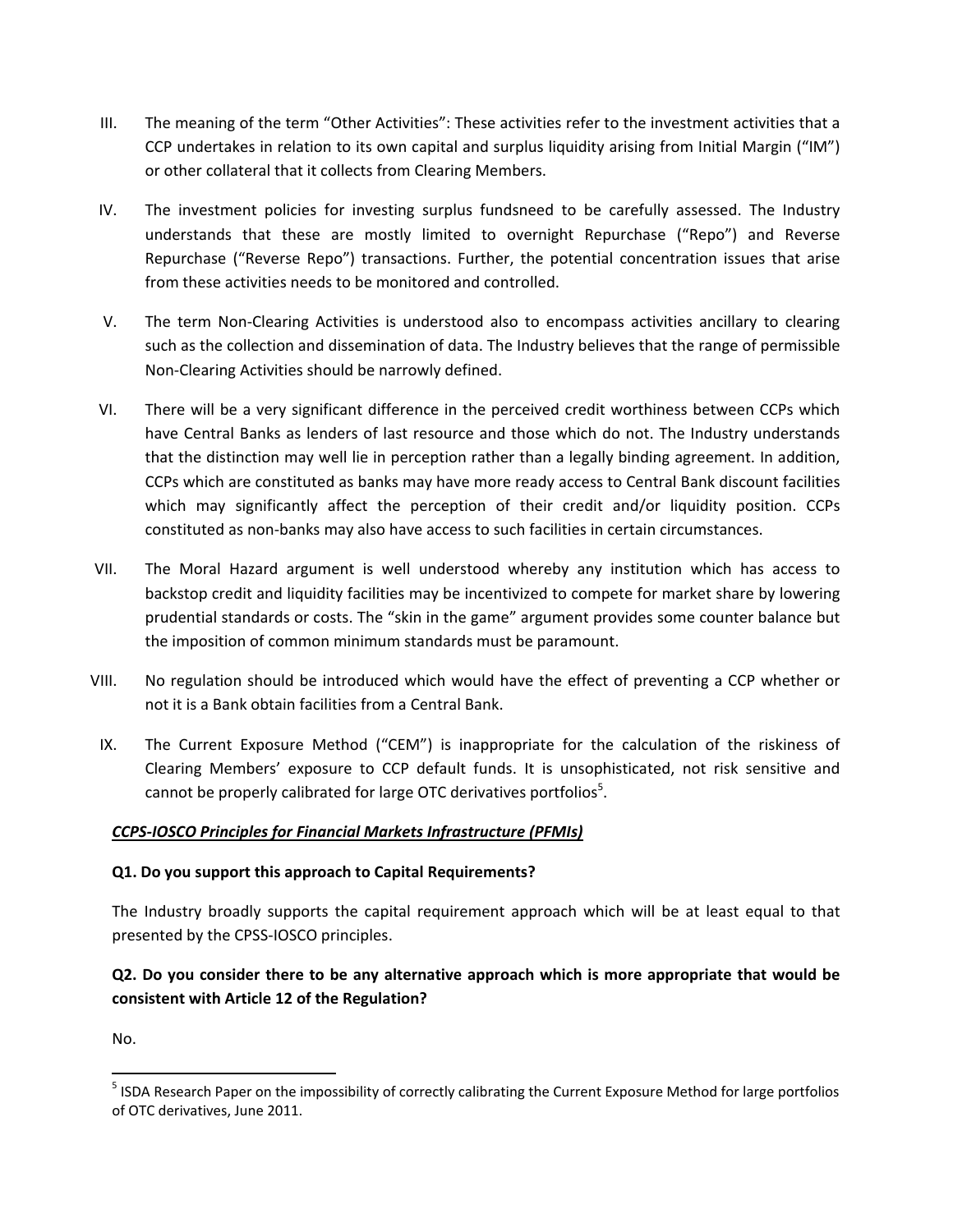#### *Operational expenses for winding‐down or restructuring*

**Q3. Which criteria do you take into account for estimating the appropriate time span for orderly winding down or restructuring of the CCP's activities?**

This is a matter to be addressed bilaterally between regulators and CCPs.

# **Q4. What is your estimation for the number of months necessary to ensure an orderly winding‐down or restructuring of the CCP's activities?**

See response to question 3.

### Q5. Do you think that a minimum list of items to be included in the operational expenses could be **useful, such as the IAS 7?**

The Industry's views on the Operation Risk of CCPs are as follows:

- I. CCPs which are not banks are not subject directly to the Basel III Proposals<sup>6</sup>. However, a standardized approach based on the Basic Indicator Approach may be appropriate for less sophisticated CCPs.
- II. The Industry has a strong preference to permit CCPs to utilize a models based approach.
- III. Given the somewhat specialized nature of CCPs' businesses, models would need to take into account a number of factors including the time period for liquidation and/or resolution and the feasibility of transferring Clearing Member positions to other CCP's (portability).
- IV. CCPs occupy a systemically important position. Given the linkages between Clearing Member default and risks to the CCP's capital an Advanced Measurement Approach ("AMA") is justified.

#### **Q6. How do you currently measure and capitalise for operational risk?**

This is a matter to be addressed bilaterally between regulators and CCP's.

# **Q7. Do you think that the banking framework is the most appropriate method for calculating a CCP's capital requirements for operational risk? If not, which approach would be more suitable for a CCP?**

Conceptually The Industry agrees with this approach although the unique business model and systemic importance of CCPs will require certain modifications to a "plain vanilla" CRD IV approach.

# **Q8. What would be the cost of employing the basic indicator approach set out for banks for the calculation of your capital requirements for operational risk?**

This is a matter to be addressed bilaterally between regulators and CCPs.

 $^6$  Basel III; A global regulatory framework for more resilient banks and banking systems, December 2010 (Revised June 2011)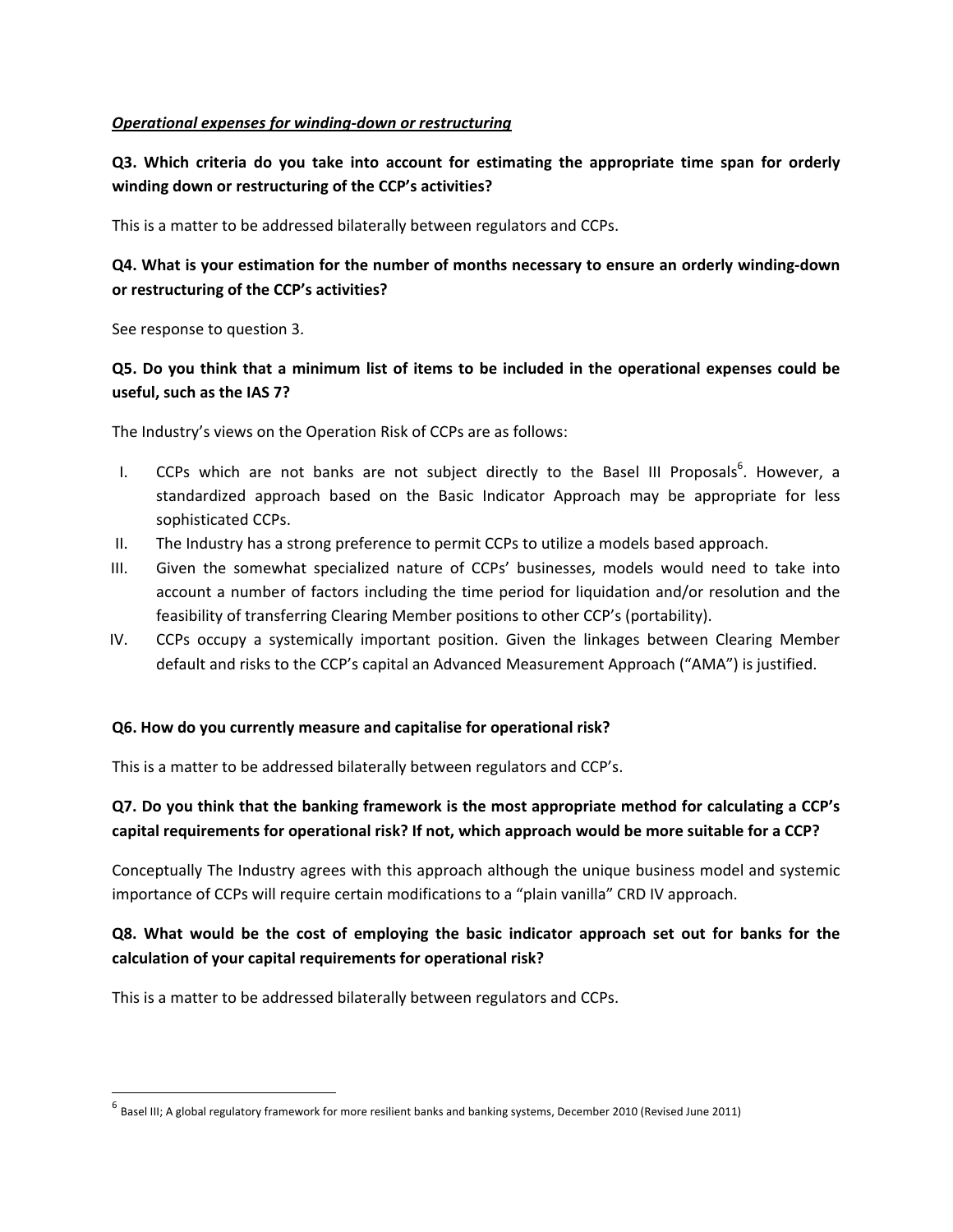#### **Q9. Do you think that the Basic Indicator Approach set out for banks is appropriate for CCPs?**

Systematically important CCPs ought to be encouraged to adopt the SA approach because of the additional requirements to implement OR management processes and reporting. Clearly, setting a BIA Alpha to 18% will not result in any capital savings from BIA.

# **Q10. In your view, which alternative indicator should the EBA consider for the Basic Indicator Approach? (Please elaborate why such indicator would be more appropriate for CCPs)**

This is a matter to be addressed bilaterally between regulators and CCPs.

# **Q11. In your view, with regard to the Standardised Approach, which different lines of business or type of products can be relevant for CCPs' operational risk?**

This is a matter to be addressed bilaterally between regulators and CCPs.

### **Q12. Do you think CCPs should be allowed to calculate the capital requirements for operational risk with an internal model, as in the advanced measurement approach?**

Yes, this should be encouraged as the approach is sophisticated, risk‐based and engages the entire organization, up to and including the Board. However, the same standards and scrutiny needs to be applied to a CCP as is applied to Banks

Similar to the AMA requirements for banks, there ought to be floors placed on the amount of capital required for AMA CCPs in the 3 years following approval, vis‐à‐vis BIA/SA.

#### **Q13. Which other approaches should the EBA consider for operational risk measurement?**

This is a matter to be addressed bilaterally between regulators and CCPs.

#### **Q14. How do you currently measure and capitalise for credit, counterparty credit and market risk stemming from "non‐clearing activities"?**

This is a matter to be addressed bilaterally between regulators and CCPs.

**Q15. Do you think that the banking framework is the most appropriate method of calculating a CCP's capital requirements for credit, counterparty credit and market risk stemming from "non‐clearing activities"? If not, which method would be more suitable for a CCP?**

Yes

**Q16. What would be the cost of employing Standardised Approach methods for the calculation of your capital requirements for credit, counterparty credit12 and market risk stemming from "non‐ clearing activities"?**

This is a matter to be addressed bilaterally between regulators and CCP's.